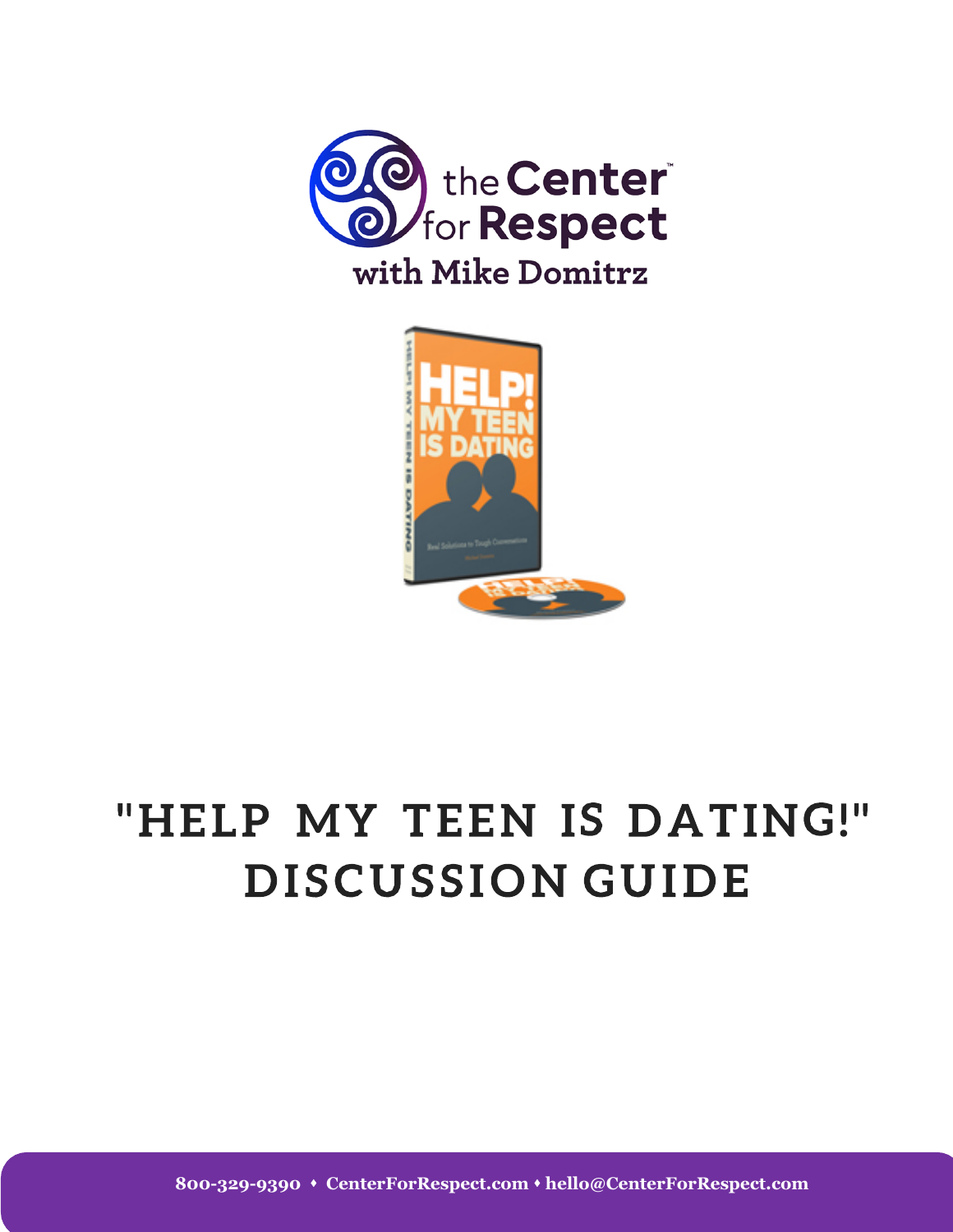**CHAPTER QUESTIONS**

#### **1.WE HAVE ALL BEEN THERE**

What are three ways to start the conversation?

| ⌒<br><u>.</u> |  |
|---------------|--|
| ⌒<br>ັ        |  |

### **2.THE RIGHT TIME TO DATE**

What are the three ways you'll know your child is ready to date?

| <u>.</u> |  |
|----------|--|
| ັ        |  |

### **3.BUILDING SELF-ESTEEM**

Go to Chapter 3 of *Can I Kiss You?* page 29. Please note the book referenced in the DVD with the title of *May I Kiss You?* has been replaced by the most updated version from Mike Domitrz titled *Can I Kiss You?* Please use the book *Can I Kiss You?* Review the "Values List" with your child.

https://datesafeproject.infusionsoft.com/app/storeFront/showProductDetail?productId=779

What are two examples of how you can build self-esteem within your child?

2.

1.

1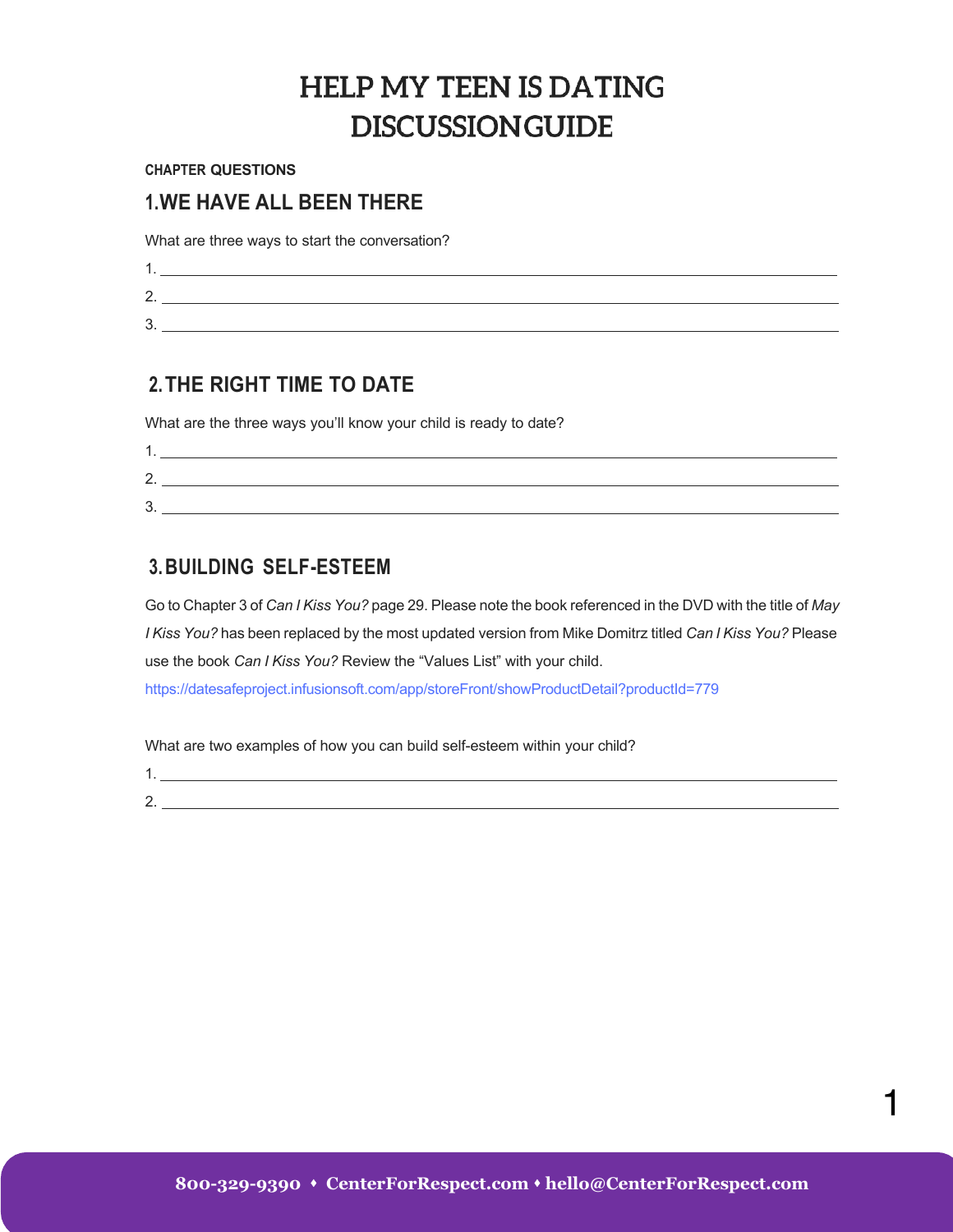#### **CHAPTER QUESTIONS**

#### **4.RESPECT**

What are the three signs of respect?

| $\sqrt{2}$<br>-               |  |
|-------------------------------|--|
| c<br>$\overline{\phantom{a}}$ |  |

What are the three classic "lines" teens say that they hear when dating?

| . .           |  |
|---------------|--|
| ⌒<br><u>.</u> |  |
| ⌒<br>ັ        |  |

### **5.BODY LANGUAGE AND ASKING**

What are the three most common reasons people don't ask for intimacy?

| $\sqrt{2}$<br>. . |  |
|-------------------|--|
| c<br>v            |  |

### **6. ROLE-PLAYING**

What is one way you can demonstrate to your child the challenges of body language?

### **7.BECOMING THE DORK**

What are the benefits of "becoming the dork" when having these conversations with your child?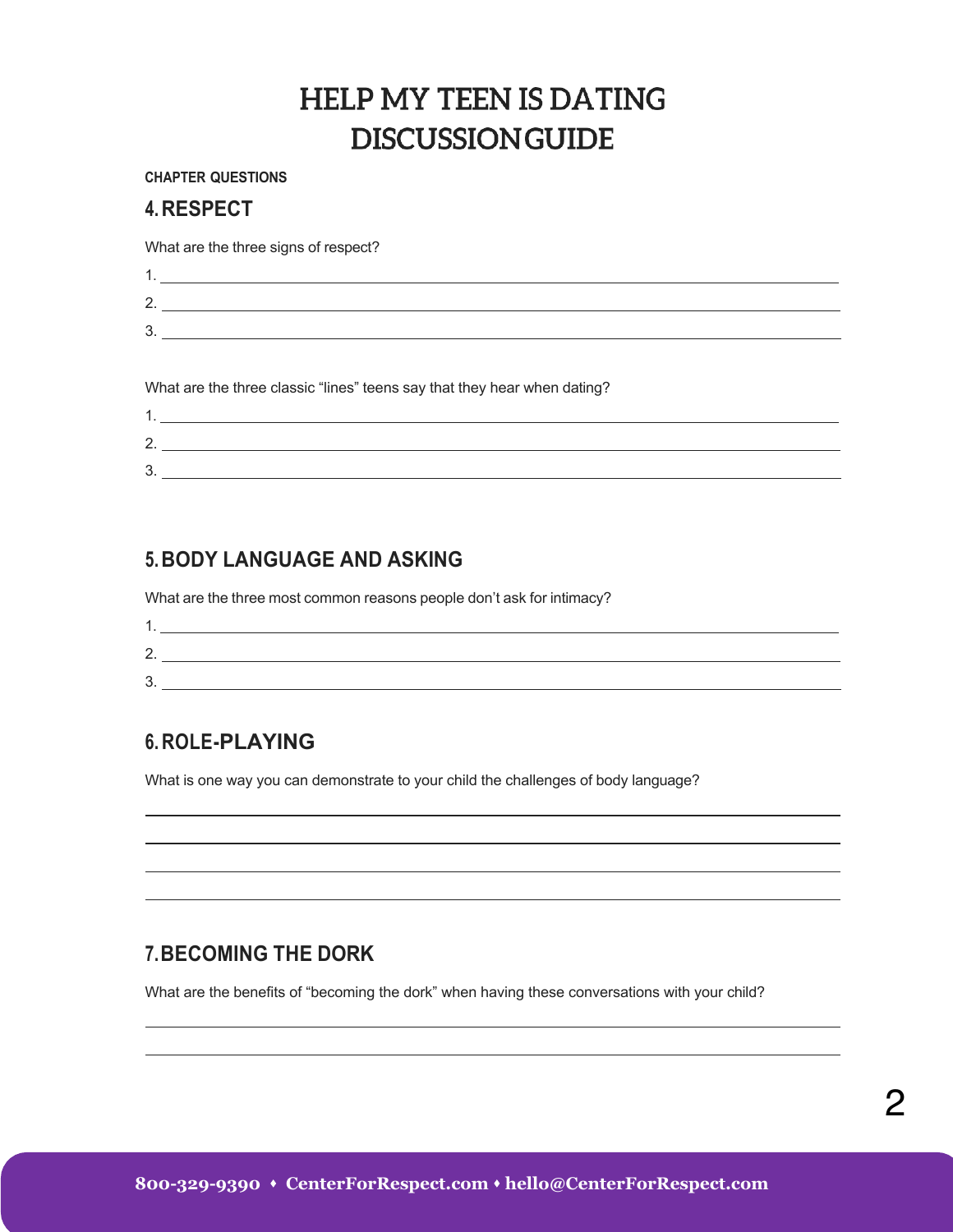**CHAPTER QUESTIONS**

### **8. WORST-CASE SCENARIOS**

Why should we talk about "worst-case scenarios" with our child?

What are the three "worst-case scenarios" we should equip our child with?

| £<br>- |  |
|--------|--|
| £<br>L |  |

### **9. ROLE-MODELING**

What is the primary reason to be an "intimacy and dating" role model for your child?

How can you specifically become a role model in everyday life?

What are two ways to empower your child to say "no"?

1.

2.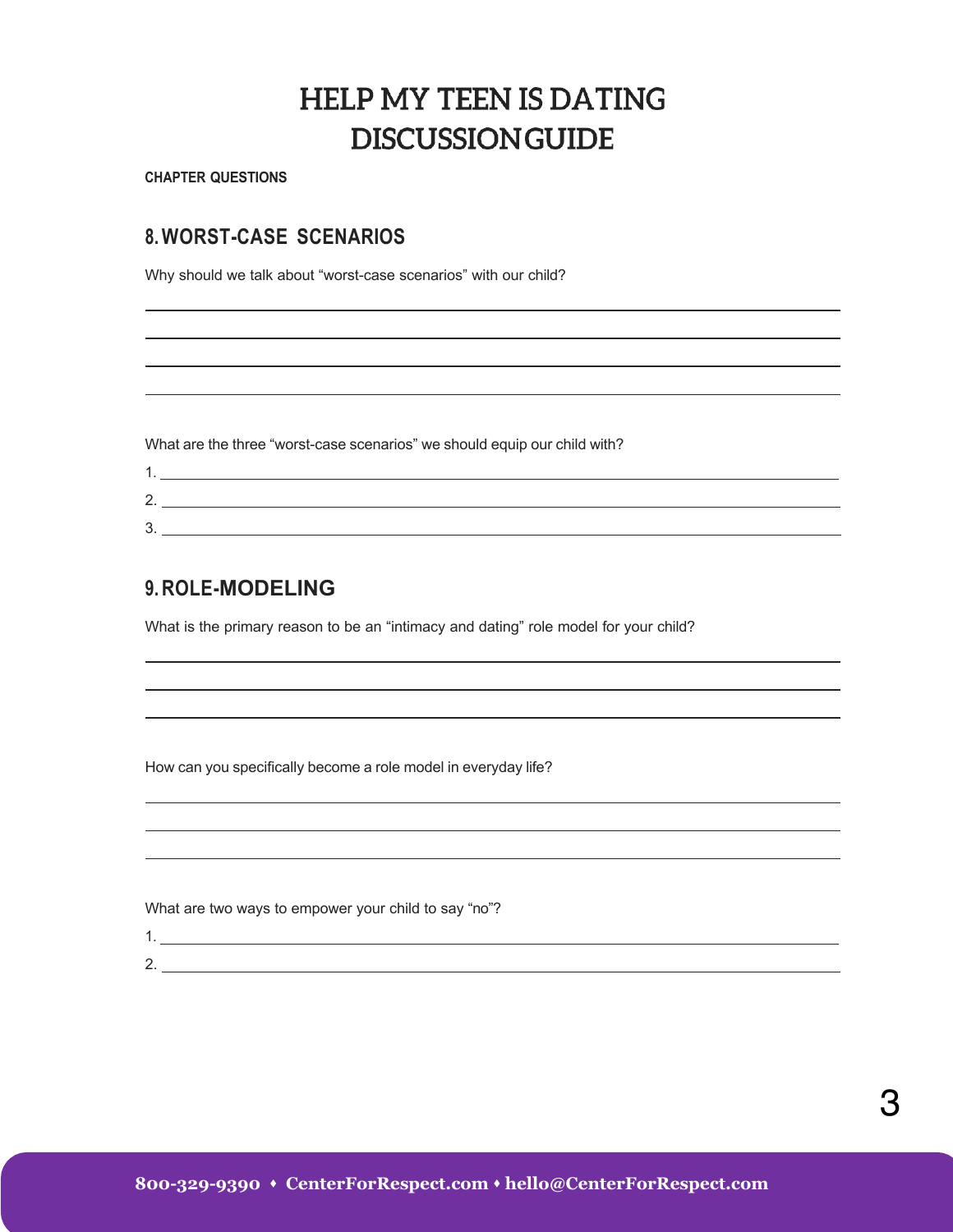**CHAPTER QUESTIONS**

### **10.ASKING FOR MORE THAN A KISS**

What are 3 things your child can ask their partner to learn if either and/or both of them are ready for

"more" or not?

1. 2.

3.

### **11. BELIEFS AND STANDARDS**

What are the three specific questions we can have our children answer to discover what their own personal beliefs and standards are?

| ⌒<br><u>.</u> |  |
|---------------|--|
| ⌒<br>ີ        |  |

### **12. BE A FRIEND**

What are the five signs your child can use to identify whether their drink has been spiked?

|         | <u> 1989 - Johann Harry Harry Harry Harry Harry Harry Harry Harry Harry Harry Harry Harry Harry Harry Harry Harry</u> |
|---------|-----------------------------------------------------------------------------------------------------------------------|
| っ       |                                                                                                                       |
| っ<br>J. |                                                                                                                       |
| 4.      | <u> 1980 - Jan Sterling von Berger von Berger von Berger von Berger von Berger von Berger von Berger von Berger</u>   |
| 5.      |                                                                                                                       |
|         |                                                                                                                       |

What is the common answer when teens are asked, "How often is alcohol involved with intimacy?"

What are two primary reasons teens say alcohol is needed for intimacy?

What is your number one priority as a parent?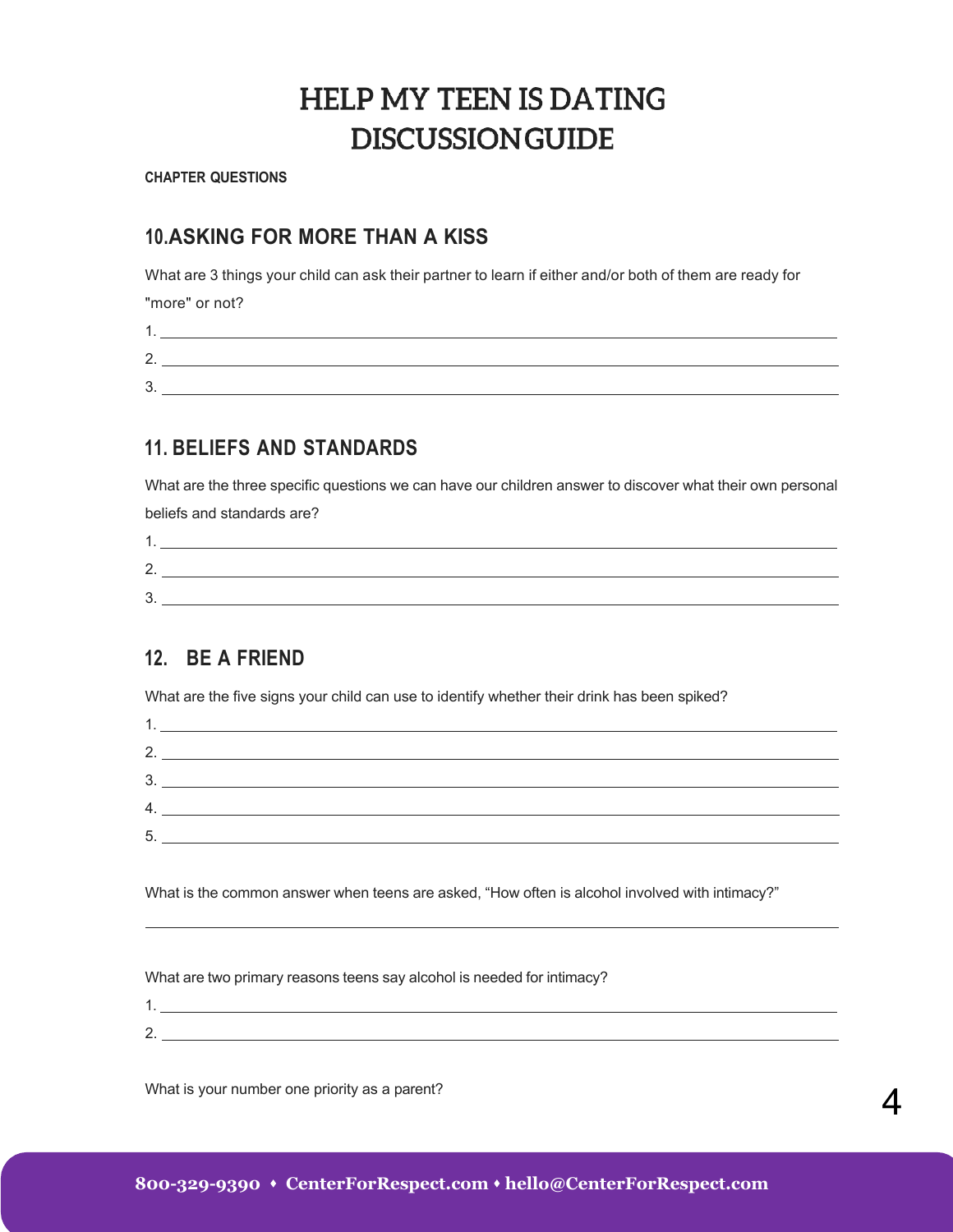**CHAPTER QUESTIONS**

### **13. DEFINITION OF SEXUAL ASSAULT**

Instead of "No means no" we should teach, "Do you \_\_\_\_\_\_\_?"

Why don't we use the word "permission"?

Consent should be a "mutually, \_\_\_\_\_\_\_\_\_\_\_\_\_\_\_\_\_\_\_\_\_\_ agreement."

What is the age of consent in your state?

### **14. MAKING THEM COMFORTABLE**

What are the specific words you can say to make your children comfortable with coming to you if someone touches them without their consent?

### **15. RESOURCES**

What are the three primary resources to support a survivor?

| ⌒<br><u>.</u> |  |
|---------------|--|
| ว<br>J.       |  |

5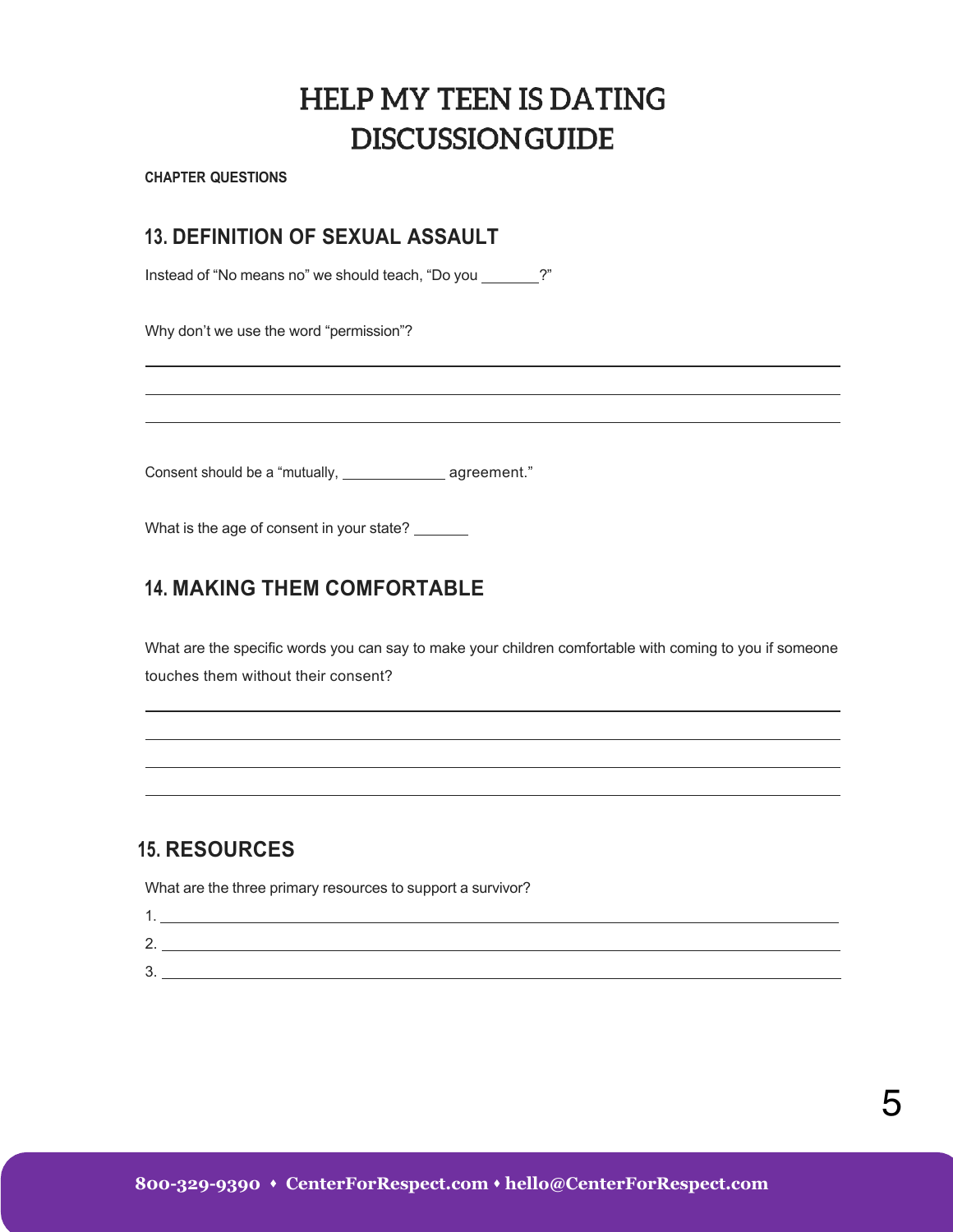**CHAPTER QUESTIONS**

#### **16. STARTING THE CONVERSATION**

Go to Chapter 8 of *Can I Kiss You?* page 87. Please note the book referenced in the DVD with the title of *May I Kiss You?* has been replaced by the most updated version from Mike Domitrz titled *Can I Kiss You?* Review the fun "dating exercises" with your child to create an ideal setting where both of the individuals on the date feel respected, comfortable, and can have fun learning about each other. https://datesafeproject.infusionsoft.com/app/storeFront/showProductDetail?productId=779

What is at least one way we can help our child "choose" the best-case scenarios for dating?

#### **17. HOW TO SHARE**

We should share with and .

#### **18. WRAPPING IT UP**

Get "*Voices of Courage"* for free:

https://www.centerforrespect.com/voices-of-courage-download-individual-files/

Get "Can I Kiss You?" Book:

**https://www.centerforrespect.com/product/can-i-kiss-you-a-thought-provoking-look-at-relationships-intimacy-sexualassault/**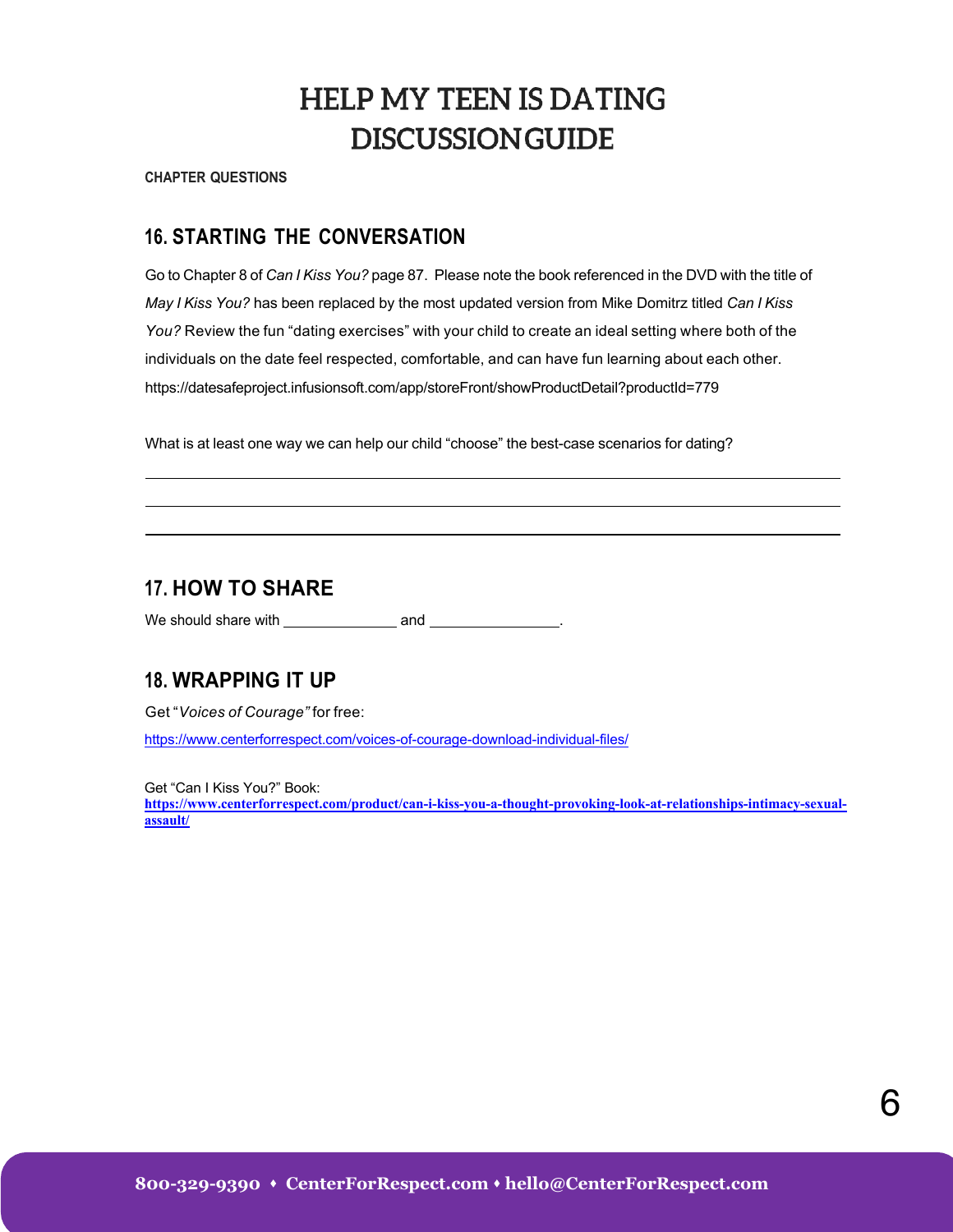**DISCUSSION TOPICS**

**A. Back in the day…**

In order to be there for our kids, to teach them specific "how-to" skill sets, it's important to reflect **back…to go "back in the day" and think about how things were when you were dating. Below are some**  questions to get you thinking and discussing and some space to write or type your answers as they come **to you. All of these answers are important for you to understand better what may be going through your child's mind.**

What were you nervous about when you were dating and/or hooking up? What scared you? What did you look forward to? How did you decide when you were ready to be sexually active with each partner? What were you nervous about when you first started becoming sexually active? What did you wish you knew at the time that you now understand today? What questions can enter your mind at this point in your life today when you are about to become sexually active?

What did your parents do well when having these conversations with you when you were young (if they had these conversations with you)? What do you wish they had done differently and why?

What are examples of times you saw your peers in middle or high school get confused with "getting attention" vs. "being respected"? Without sharing anyone's names, you could share these examples with your teens to show how easy it is to mistake "attention" for "respect."

7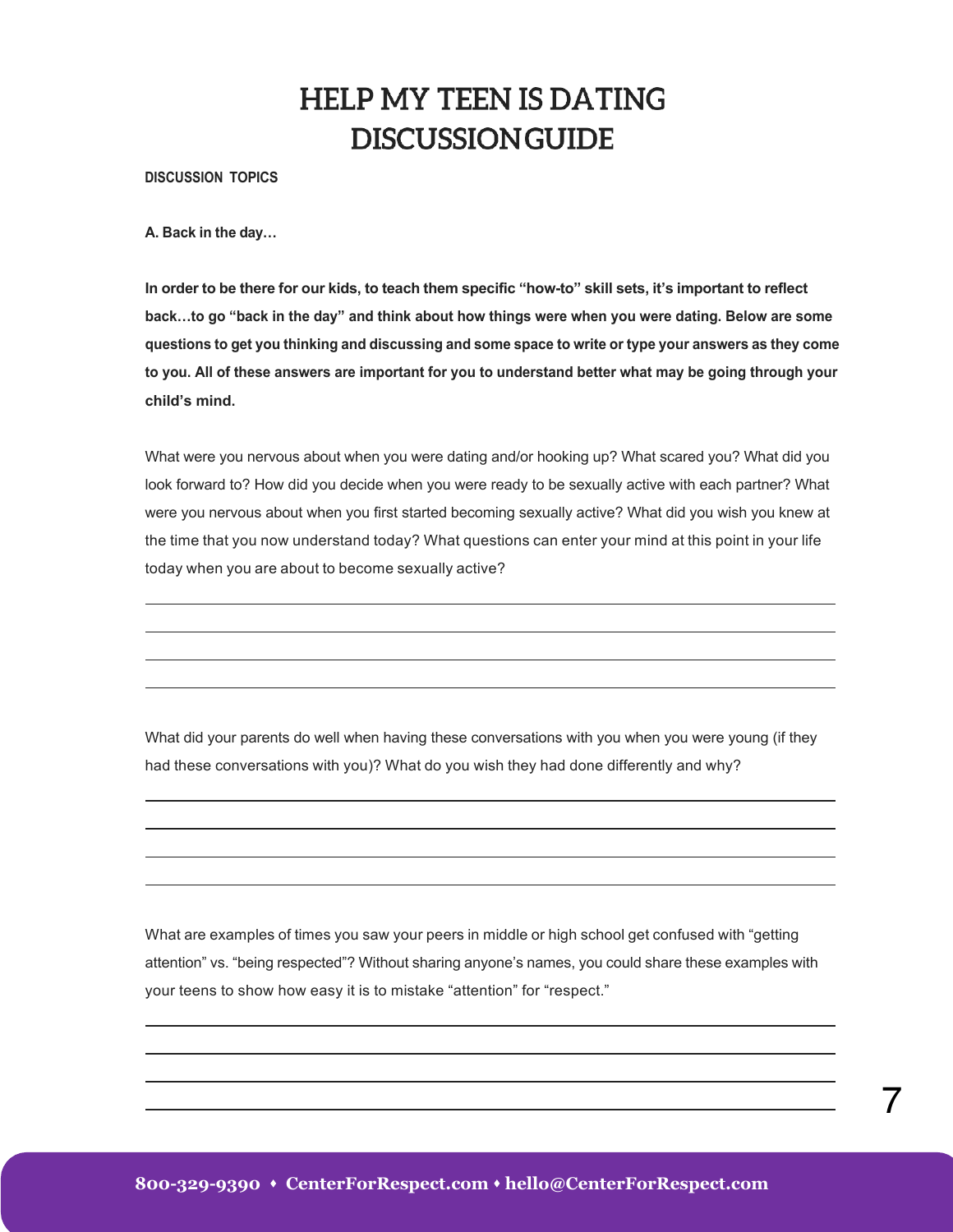#### **DISCUSSION TOPICS**

#### **A. Back in the day…continued**

What are examples of times you saw your peers in middle or high school become confused with "getting attention" vs. "being respected"? Without sharing anyone's names, you could share these examples with your teens to show how easy it is to mistake "attention" for "respect."

Can you remember a time when you were awkward and/or dorky and it really worked out? Helping your children learn that awkwardness is normal is really important. When will you role-play the asking first scene with your child?

If you have a partner, discuss each other's answers. What good friends and/or family members could you also have this conversation with? By doing so, you will realize how different each person's thought process and concerns can be.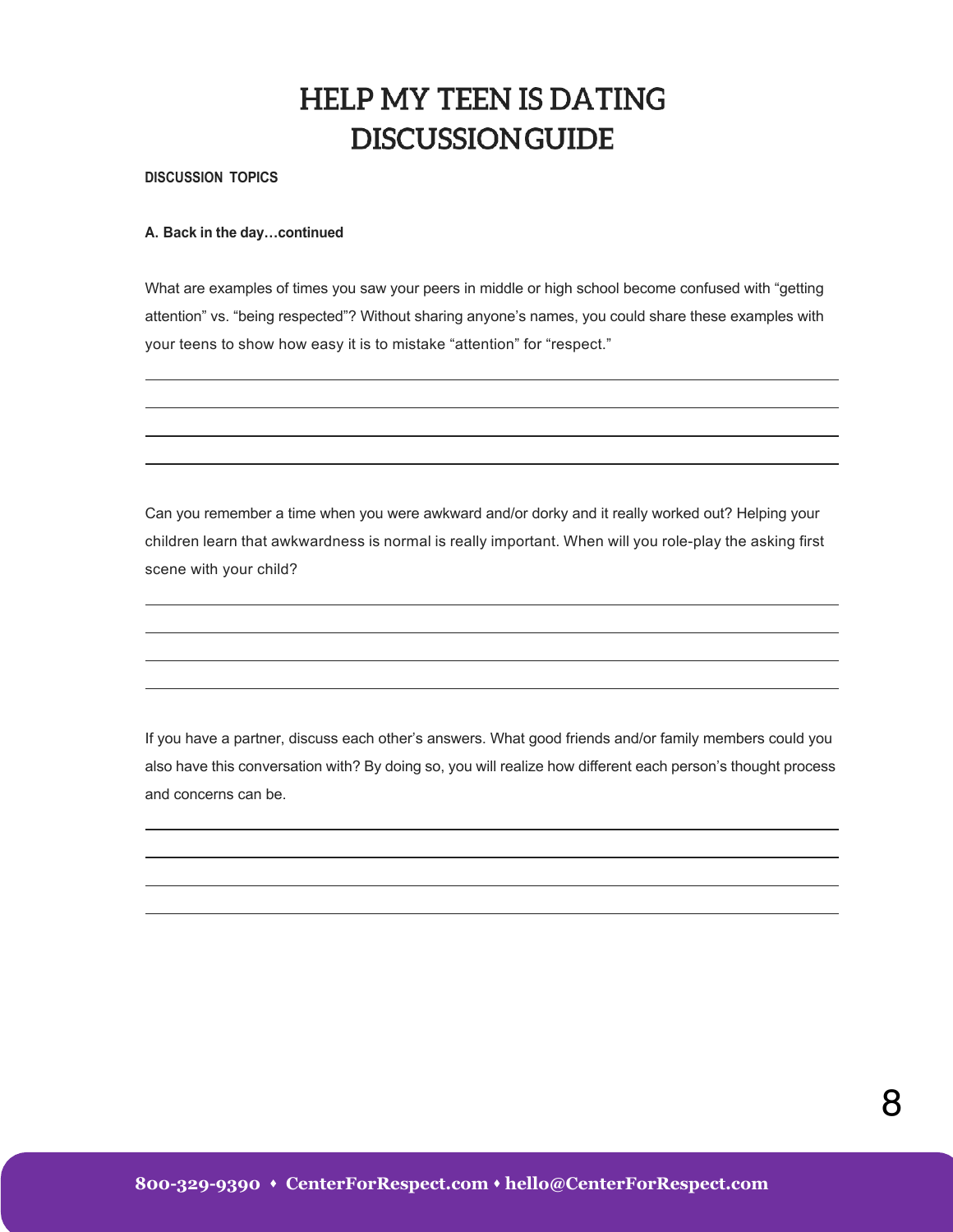**DISCUSSION TOPICS**

#### **B. Self-Reflection…Personal Action Continued**

**Prior to discussing dating and intimacy with your teen, it's important to step back and think about your own narrative and the narrative you might be creating with your child.**

How do you sometimes fall into the trap of falling into gender stereotypes and/or heteronormative (assuming heterosexuality) as a parent? An example: I'm worried about my son because of how girls . . . . All girls need to be told.......... How will you change your approach and wording to be more inclusive and less based on "gender roles"?

List as many worst-case scenarios as possible that could happen on a date. List as many worst-case scenarios as possible with asking first. List as many worst-case scenarios as possible after engaging in sexual activity with a partner. Now think of ways your child can prepare for each of those possibilities that will leave your child empowered (not fearing worst-case scenarios all the time). Write down all these strategies for empowerment.

What are specific actions you will take in front of your children to role-model healthy relationships, respecting boundaries, and asking first? What ways can you role model "asking first" in all areas of life (including situations not involving sexual decision-making)?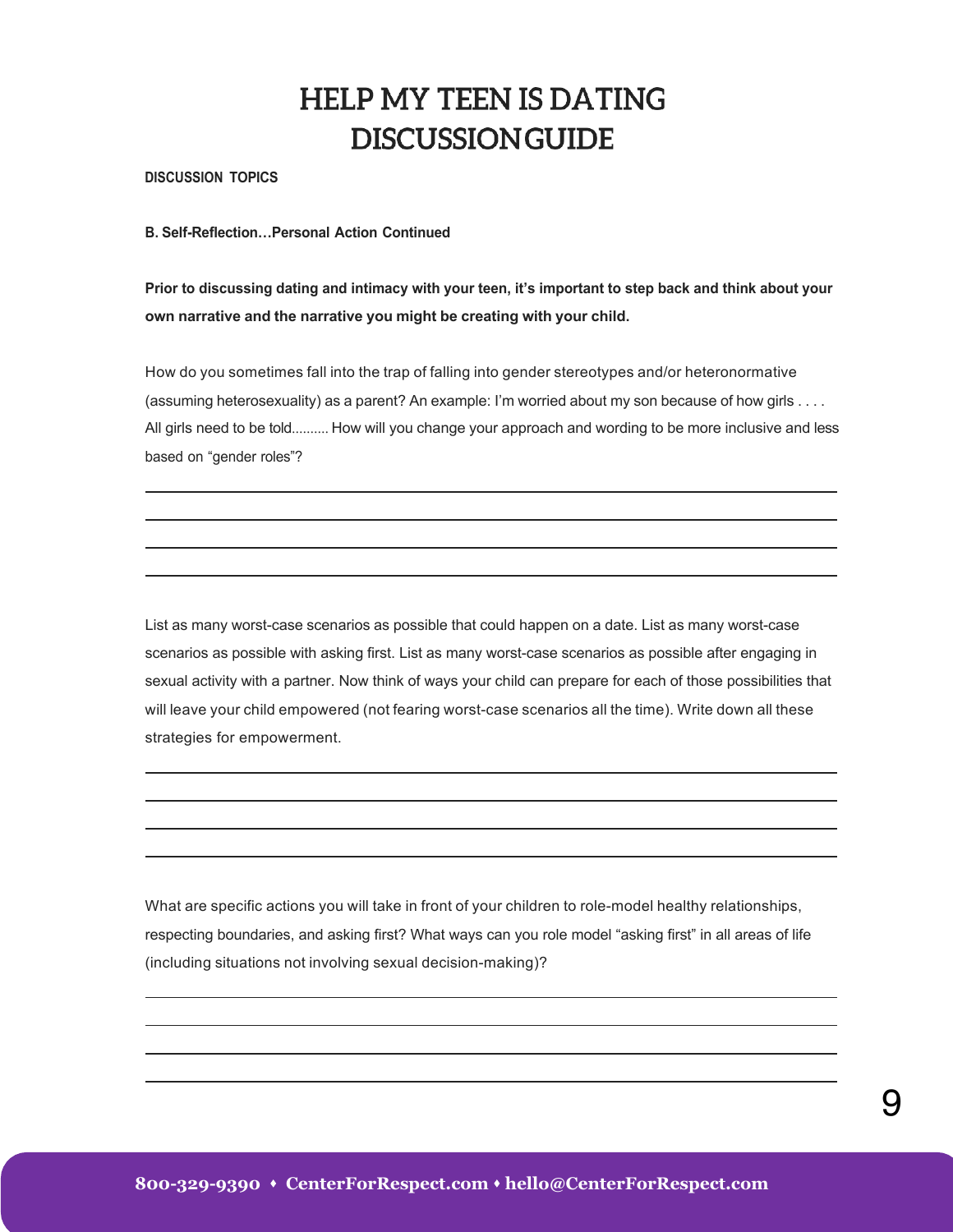**DISCUSSION TOPICS**

**C. Today…**

**Now let's discuss what is going on today, in our current society, with current norms, standards, and social dynamics.**

What is currently going on in society that could provide a great starting point for these conversations (movies, celebrity stories, current news, etc.)?

What are ways you will help your child separate signs of love from infatuation, lust, and/or being horny?

How will you engage with your teenager in a conversation discussing the value of being sober when being sexually active (feel everything, know what you are doing, remember the joy and pleasure, etc.)?

How will you explain to your child about the importance of "Age of Consent" laws in your own state? How will you explain the importance of waiting until all partners are of the legal age of consent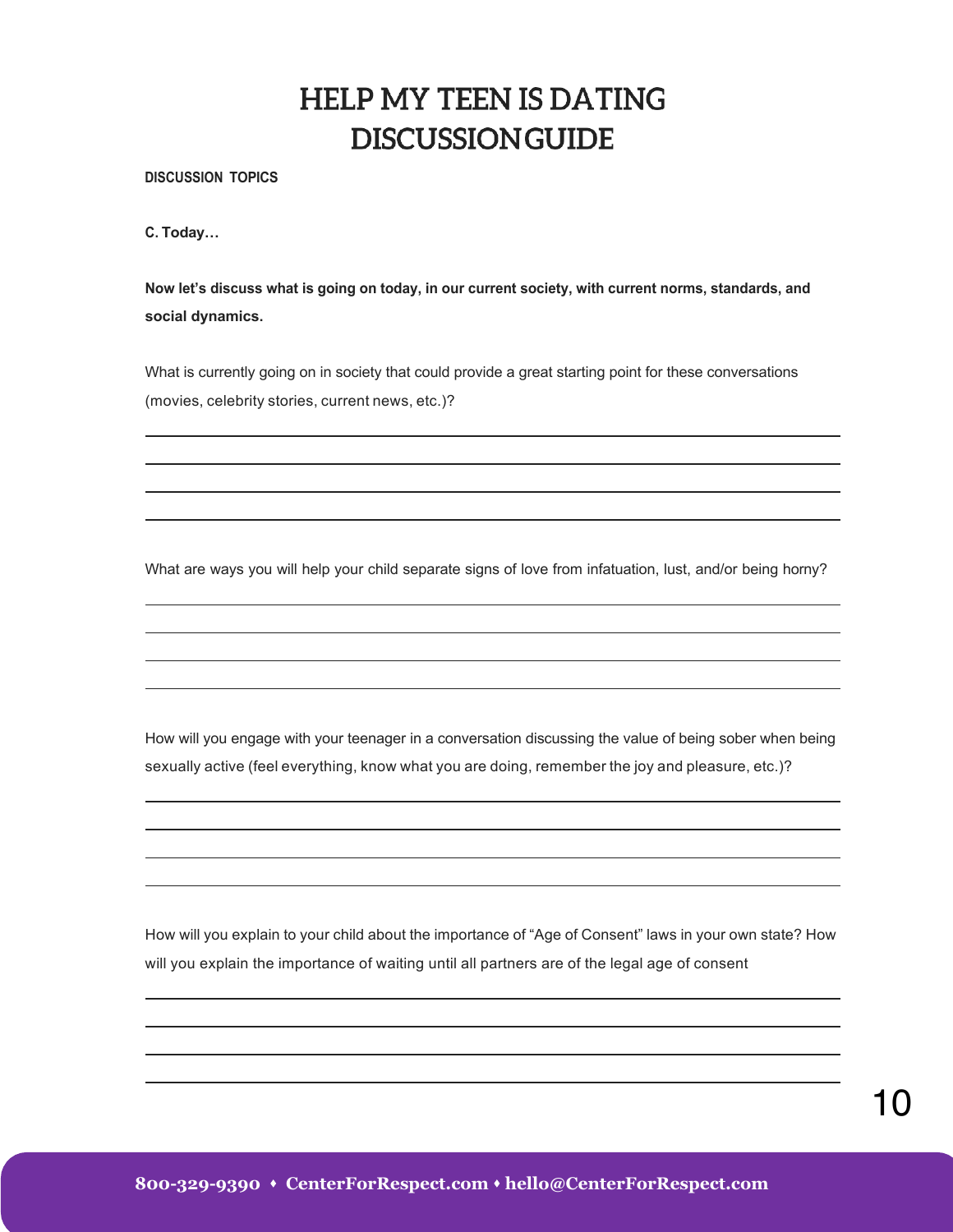**DISCUSSION TOPICS**

#### **C. Today… continued**

How will you, as an adult, integrate more "Asking First" into your life? Example: Asking your spouse or relationship partners for a kiss or asking your child for a hug instead of just giving your child a hug.

After you download the free copy of *Voices of Courage*, which chapter are you going to share with your child by either listening to it or reading it? (Listening is considered the most powerful way to share a chapter.) https://www.centerforrespect.com/voices-of-courage-download-individual-files/

After you read the book *Can I Kiss You?*, which aspects from the book do you really want to discuss with your child? (get the book here: https://www.centerforrespect.com/product/can-i-kiss-you-a**thought-provoking-look-at-relationships-intimacy-sexual-assault/ ).**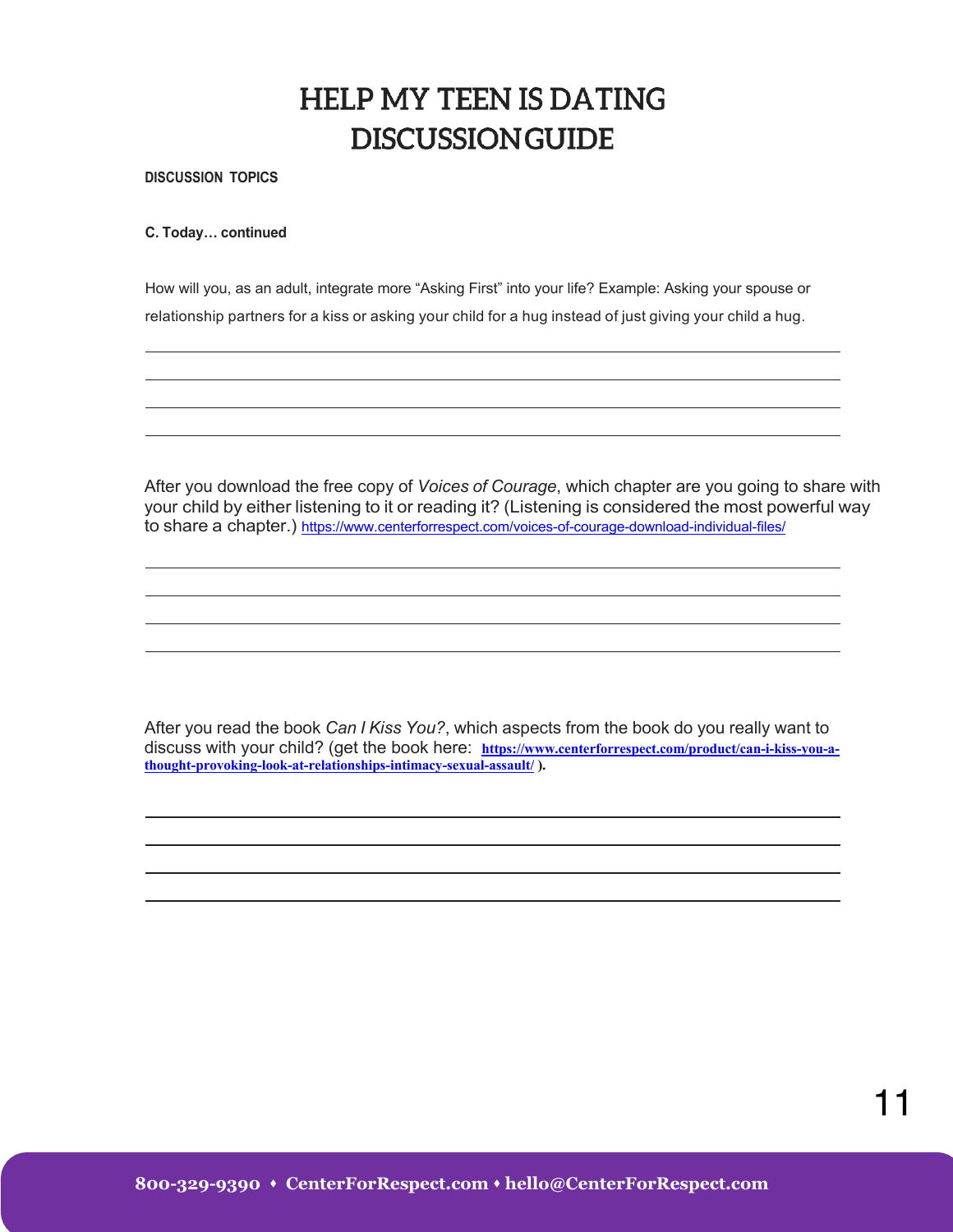**DISCUSSION TOPICS**

**D. My children's relationships with others and themselves…**

**Now let's explore how to help our children build relationships with their own selves as well as healthy relationships with others.**

What are ways to help improve your children's self-confidence when it comes to their bodies, owning their boundaries, and having sexual confidence? What can you do in the next twenty-four hours to start empowering your children? For example, does your child have detailed, thorough sexual education to understand fully the decision-making involved—the joys, the risks, etc. The more knowledge someone has, the more likely they can become more confident in their knowledge and ability to make good decisions.

How will you help your child recognize whether the relationship is *mutual?*

How will you prepare yourself for your children answering what their standards are? What if your children have standards that concern you? How will you be careful to hear them and honor their answers without expressing judgment when they say it?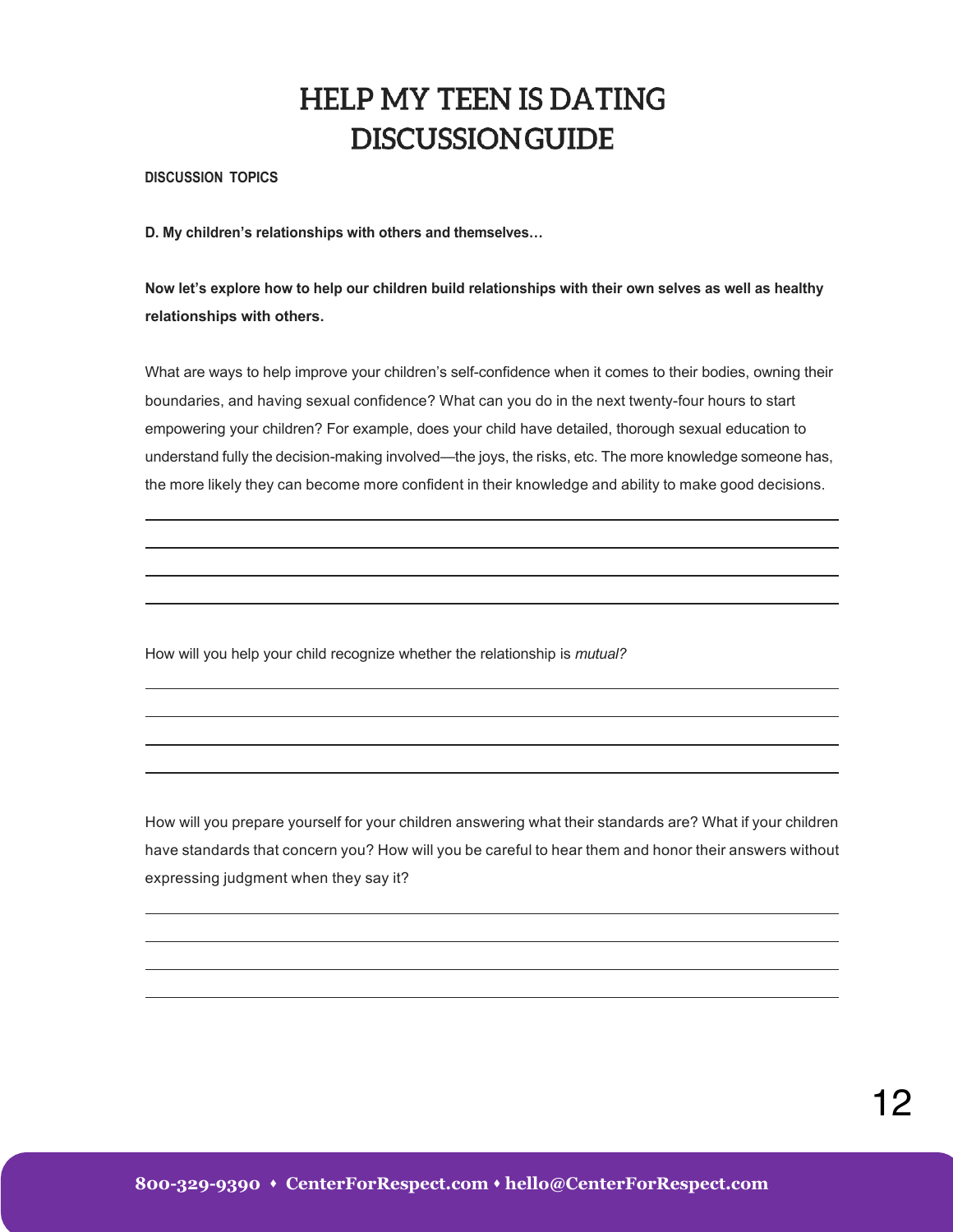#### **DISCUSSION TOPICS**

#### **D. My children's relationships with others and themselves… continue**

How will you stress the point your child is never at fault for being sexually assaulted – including if your child chooses to drink and/or use drugs before and/or during sexual activity? Only the person committing the sexual assault is responsible for a sexual assault. You want to make it clear that your children can always come to you, including at times when they may fear you, the parent, being disappointed. Let your children know that your biggest fear has nothing to do with whatever they could choose to do. Your biggest fear is them (your children) not being able to come to you in such an important time when they need support and love. How will you word this conversation so that it is loving and open?

How will you stress the importance of consent being a mutually enthusiastic agreement, which is much more than getting "permission"? How will you discuss getting a "Yes" and actually making sure your partner wants to say, "Yes"?

How will you bring a "sex-positive" approach to talking with your child? One of the biggest mistakes parents make is focusing on the scary elements of sex and not creating a truly balanced approach.

How will you address your children's potential concerns of being judged by you or disappointing you? How will you free them of these concerns so they can come forward to you, including with the most difficult information?  $13$ 

 $\mathcal{L}_\mathcal{L} = \mathcal{L}_\mathcal{L} = \mathcal{L}_\mathcal{L} = \mathcal{L}_\mathcal{L} = \mathcal{L}_\mathcal{L} = \mathcal{L}_\mathcal{L} = \mathcal{L}_\mathcal{L} = \mathcal{L}_\mathcal{L} = \mathcal{L}_\mathcal{L} = \mathcal{L}_\mathcal{L} = \mathcal{L}_\mathcal{L} = \mathcal{L}_\mathcal{L} = \mathcal{L}_\mathcal{L} = \mathcal{L}_\mathcal{L} = \mathcal{L}_\mathcal{L} = \mathcal{L}_\mathcal{L} = \mathcal{L}_\mathcal{L}$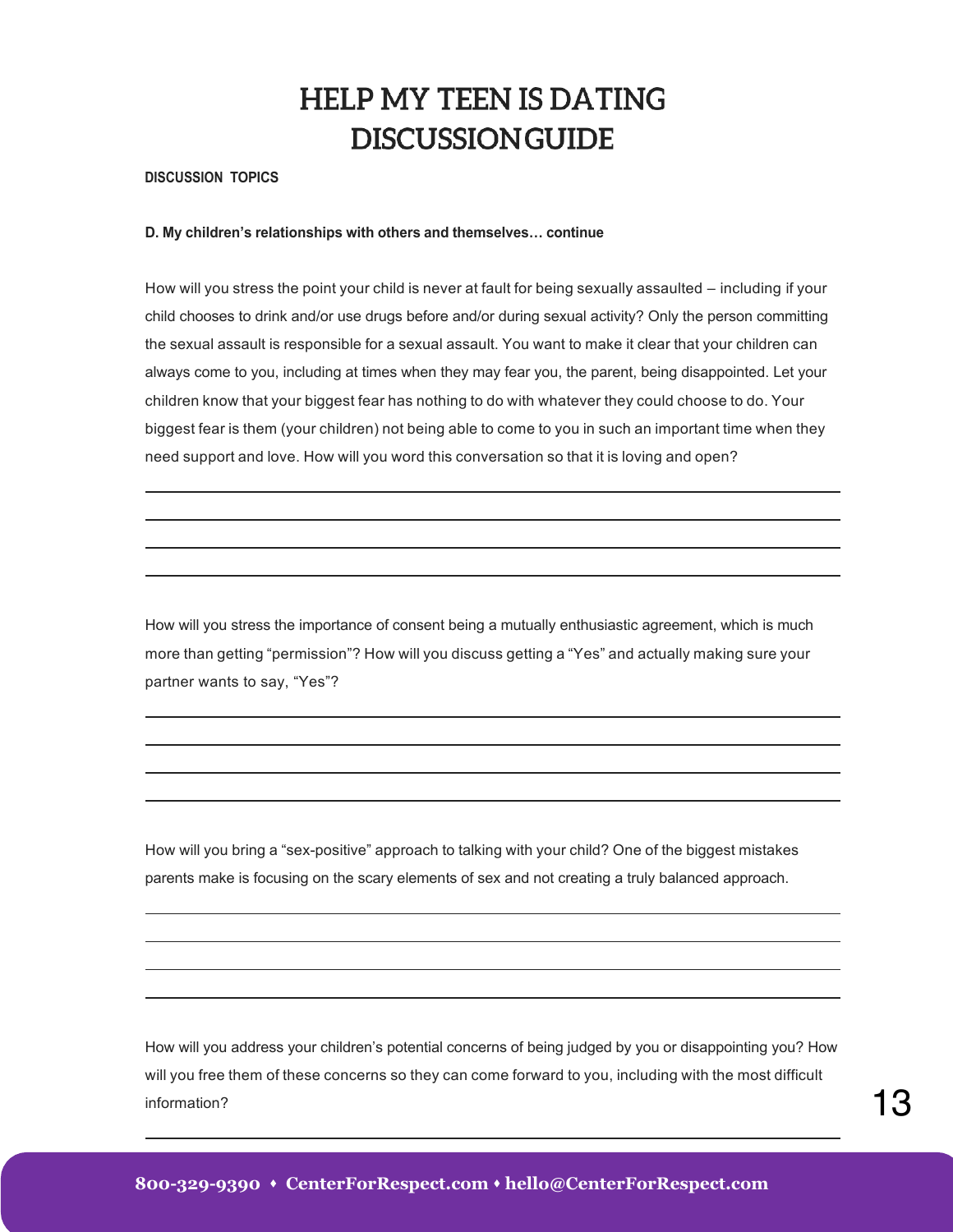#### **BONUS MATERIAL DISCUSSION TOPICS**

#### **Faith, Spirituality, and Dating**

If you are a family that follows a specific faith and/or religion, how will you incorporate your faith into these lessons and do so in way that remove the guilt and shame some people feel around sexual intimacy and religion?

#### **Sexual Choices Our Teens Face**

Are your kids aware of the plethora of possibilities for sexual activity (kissing—including all areas of the body, touch and fondling, masturbation, oral, anal, vaginal, and more)? The more education you give your children, the better. The key is educating them versus lecturing them. Informing versus scaring. How will you talk to your child about possible sexual activities that a partner could want to explore?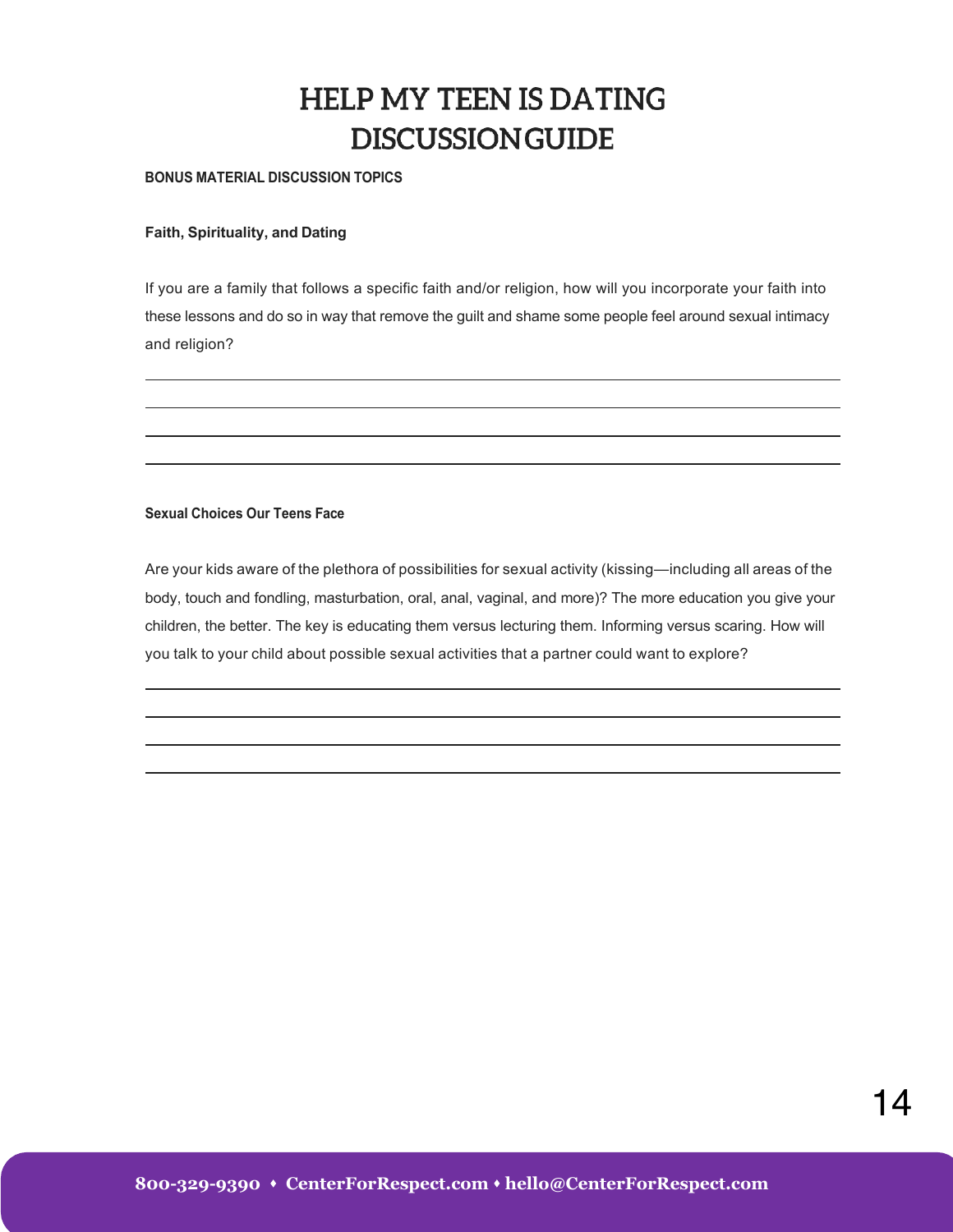#### **BONUS MATERIAL DISCUSSION TOPICS**

#### **Technology**

What are examples of music, movies, Netflix, or other entertainment sources that your children listen to and/or watch that concern you because of the dangerous lessons the show/song may be promoting? How will you talk with your children about this concern without saying they shouldn't watch the show? (How will you teach them to see the misleading or dangerous lesson for themselves?)

How will you become more comfortable discussing pornography with your children in a way that is factual and less judgmental—to focus on the misleading and unrealistic aspects of pornography?